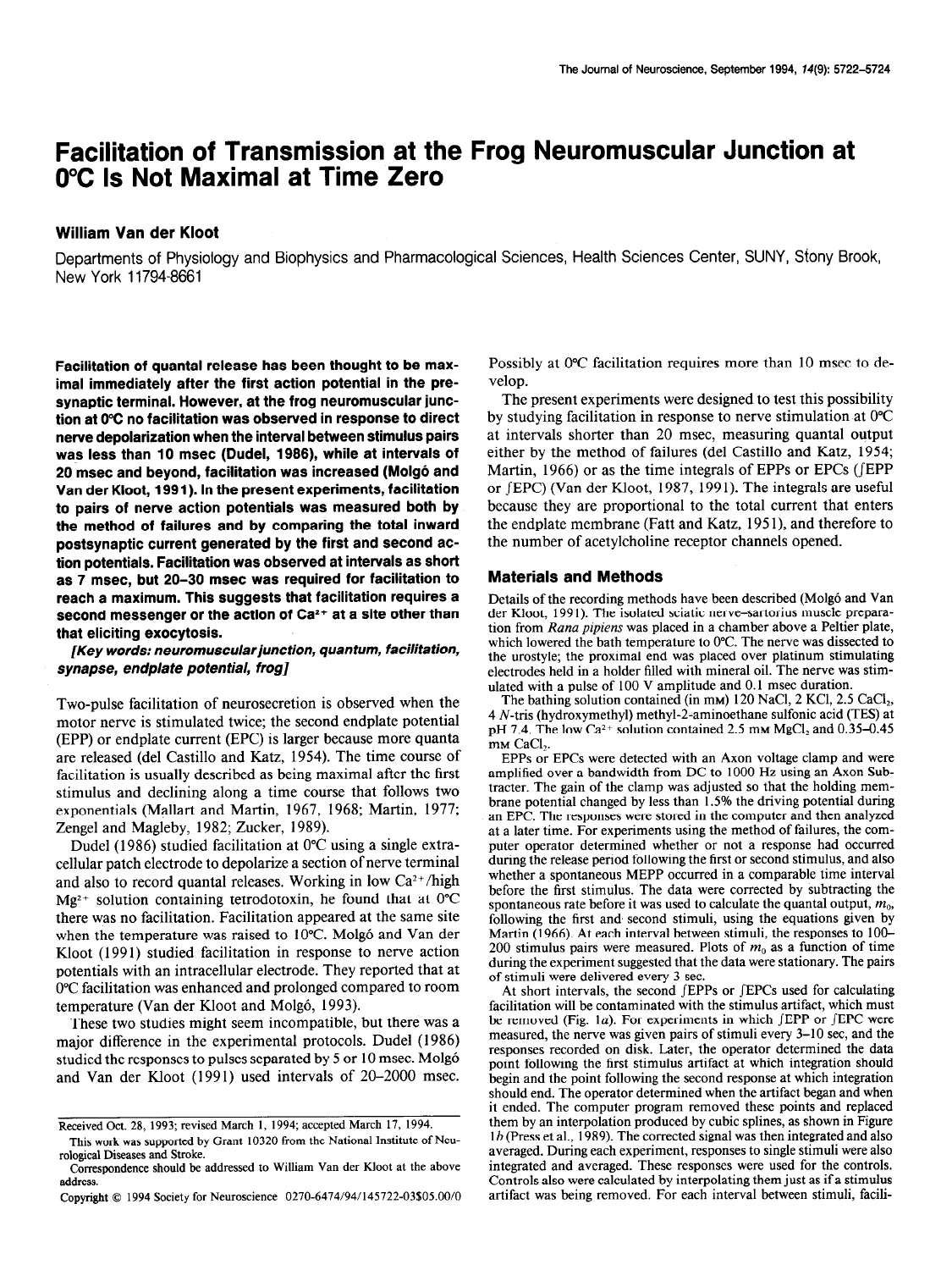

Figure 1. An example of the use of cubic splines to remove the stimulus artifact from a recording of EPPs. a, The original record. b, The same record after using cubic splines to correct for the artifact.

tation,  $f$ , was calculated as the ratio of the mean integral of the pairs of responses (with artifact removed),  $p'$ , divided by the sum of the mean integral of the single response, S, and the mean integral of the single response corrected as if there were an artifact, s':

$$
f = p'/(s + s')
$$
 (1)

At each stimulus interval from 20 to 100 responses were measured, depending on the solution in which the measurements were made: fewer responses were recorded when quanta1 output was relatively high. In such cases, pairs of stimuli were given every 10 sec, to avoid problems with depression.

Another method for dealing with the stimulus artifact problem was to set all of the data points in which the artifact contaminated EPPs or EPCs to zero. The same segment of the control EPPs or EPCs was set to zero. Then the signals were integrated. Facilitation was calculated by Equation 1. These measurements are not given in the results because they produced conclusions identical to the smoothing method: in eight experiments the mean facilitation at 15 msec by the zero method was  $1.\overline{0}2 \pm 0.039\%$  of the facilitation calculated by the spline method.

#### Results

Figure 2 shows the results of three of the nine experiments done by the method of failures. The shortest interval tested was 15 msec, because the refractory period was usually between 7 and 11 msec. In all of the examples, facilitation increased as the interval between the paired stimuli was increased, reaching a maximum at intervals ranging from 18 to 30 msec. In all nine  $\frac{1}{2}$  the experiments, facilitation at the shortest interval tested we the experiments, racintative  $\Lambda$  and  $\Lambda$  about the experiments is whether occasionally

A question about these experiments is whether occasionally  $t_{\text{t}}$  this would be recorded as a failure when in fact it terminal. This would be recorded as a failure when in fact it was not a valid test, and such a miscatagorization would decrease the measured facilitation. To access this possibility of error, after the failure measurements the  $[Ca^{2+}]$  in the extracellular solution was raised to 1 mm and 3  $\mu$ m d-tubocurarine was added, so that quanta were released following each stimulus. In these controls, in hundreds of stimulus pairs with 15 msec interval, a response was always observed following the second stimulus. Later, experiments in solutions with 1 mm  $Ca^{2+}$  and  $d$ -tubocurarine, in which the second stimulus always elicited a response, showed that in many preparations the second response could be observed with stimulus pairs as close as 7 msec apart.

To confirm these results, facilitation was measured on  $\int$ MEPPs or  $\int$ MEPPs in solutions in which the Ca<sup>2+</sup> was elevated to levels at which almost every stimulus was followed by a quantal release. The artifact from the second stimulus was compensated



Figure 2. Facilitation at 0°C measured by the method of failures. Three examples are shown, which are typical of nine experiments.

for as described in Methods and Materials (Fig. 1). Any record in which there was no response to the first or second stimulus was rejected, but such rejections were infrequent and in most experiments nonexistent. Figure 3 shows results from three of the nine experiments on JMEPPs. In each example there was less facilitation at the shortest interval than at the maximum, which was reached at intervals between 20 and 40 msec.

JEPCs were studied last, because I anticipated problems with instrumental noise, larger artifacts, and with the interpolation procedure when the signals were changing more rapidly. In pracprocedure when the signals were changing more rapidly, in prac-<br>tice, none of these mechanic were substantial. Figure 4 shows the examples of measurements were substantial. Figure 4 shows two examples of measurements from EPCs and the mean results from all 11 experiments. Again, it appears that facilitation reached<br>a maximum after 20–30 msec. Facilitation was observed at 7



*Figure 3.* Facilitation of EPPs at 0 are typical of the nine experiments.